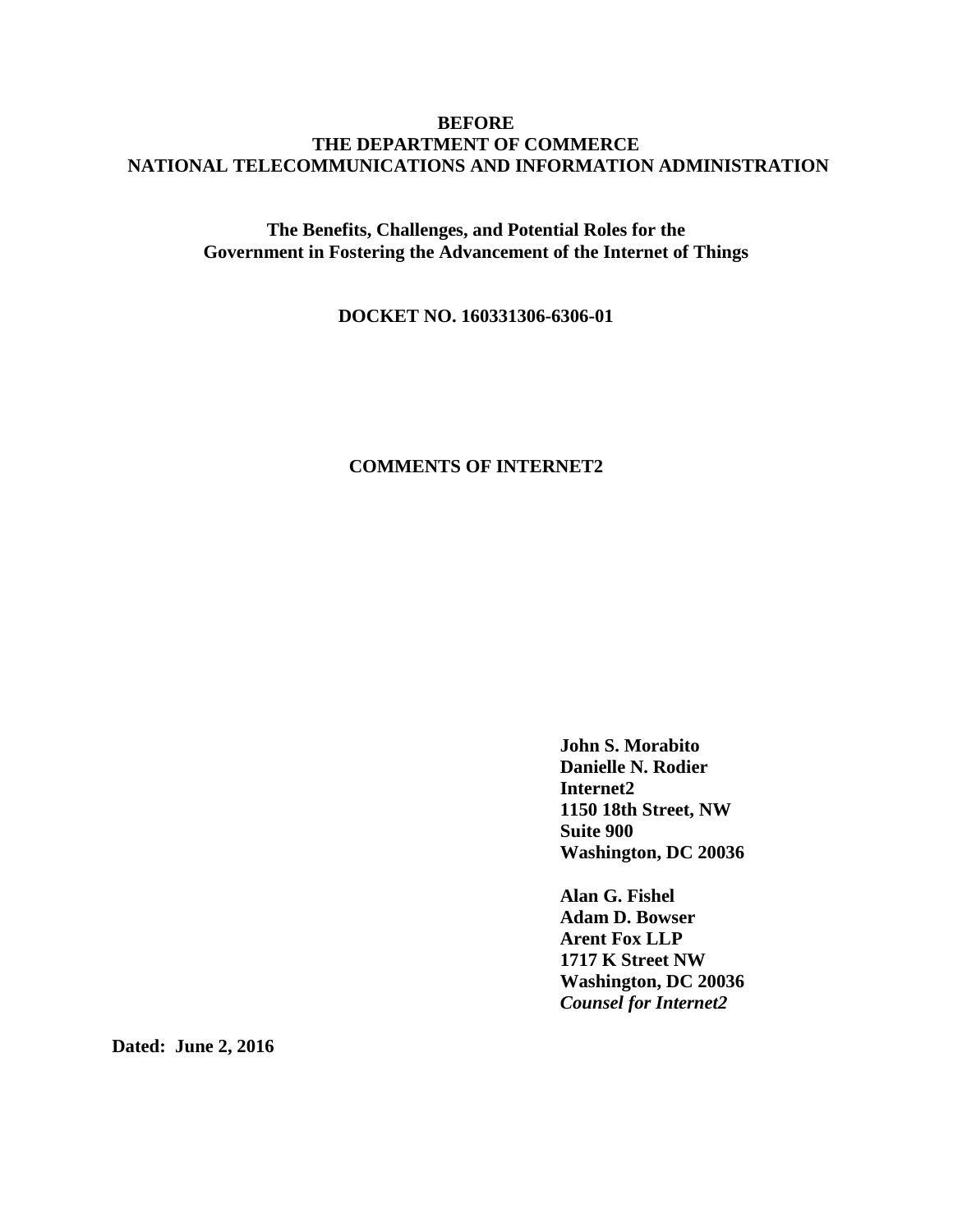# Table of Contents

# Page

| I.  |           |                                                                                                                                                 |  |
|-----|-----------|-------------------------------------------------------------------------------------------------------------------------------------------------|--|
| Π.  |           |                                                                                                                                                 |  |
| Ш.  |           |                                                                                                                                                 |  |
|     | A.        |                                                                                                                                                 |  |
|     | <b>B.</b> |                                                                                                                                                 |  |
| IV. |           |                                                                                                                                                 |  |
|     | A.        | Policymakers Should Define IoT In Terms Of The Diffusion Of                                                                                     |  |
|     | <b>B.</b> | Broadband Abundance And Spectrum Management Will Help To Address                                                                                |  |
|     | C.        | Open Standards And Collaboration Are Critical To The Success Of IoT                                                                             |  |
|     | D.        | Policymakers Should Consider Current Research Initiatives Being                                                                                 |  |
|     | Ε.        | Policymakers Should Look To Trust, Identity, Privacy, Protection, Safety,<br>and Security To Minimize Disruptions On Existing Infrastructure 14 |  |
| V.  |           |                                                                                                                                                 |  |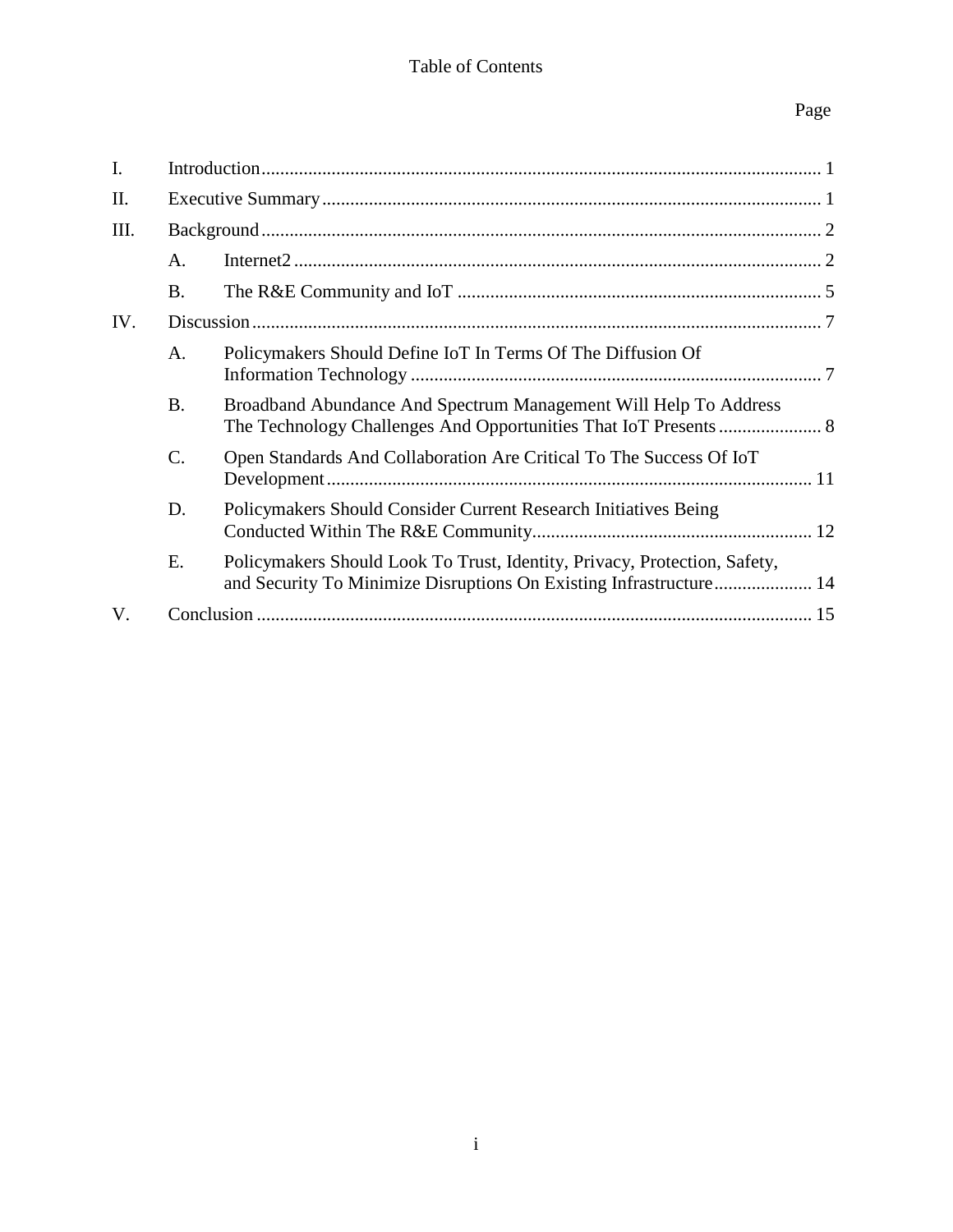#### **I. Introduction**

The University Corporation for Advanced Internet Development (d/b/a "Internet2") submits these comments in response to the Notice and Request for Public Comment ("Notice") issued by the National Telecommunications and Information Administration ("NTIA") regarding the benefits, challenges, and potential roles for the government in fostering the advancement of the Internet of Things ("IoT").<sup>[1](#page-2-0)</sup>

The research and education ("R&E") community is in a unique position to comment on IoT, because it will act as both a testbed for innovation and standards, in partnership with funding agencies and the private sector, and a consumer of IoT technologies in the context of developing Smart Campuses. Accordingly, Internet2 encourages NTIA to incorporate the views of the R&E community in this proceeding.

## **II. Executive Summary**

The Internet as it exists today is designed and optimized largely for top-down traffic flows, where a few very large content providers asymmetrically distribute data downstream to consumers. IoT, by contrast, is an entirely different construct, with decentralized networked devices creating and pushing content to compute-and-storage resources in the cloud to provide actionable intelligence for decision makers, or, indeed, systems designed to make decisions themselves. Given the novel technological and policy issues created by the increased prevalence of connected devices in our environment, Internet2 respectfully submits that Internet2 and the R&E community as a whole are well positioned to assist NTIA and other policymakers address the benefits and challenges of IoT. In these comments, Internet2 focuses on the following five aspects of IoT and related policy.

<span id="page-2-0"></span> <sup>1</sup> Available at https://www.ntia.doc.gov/files/ntia/publications/fr\_rfc\_iot\_04062016.pdf ("Notice").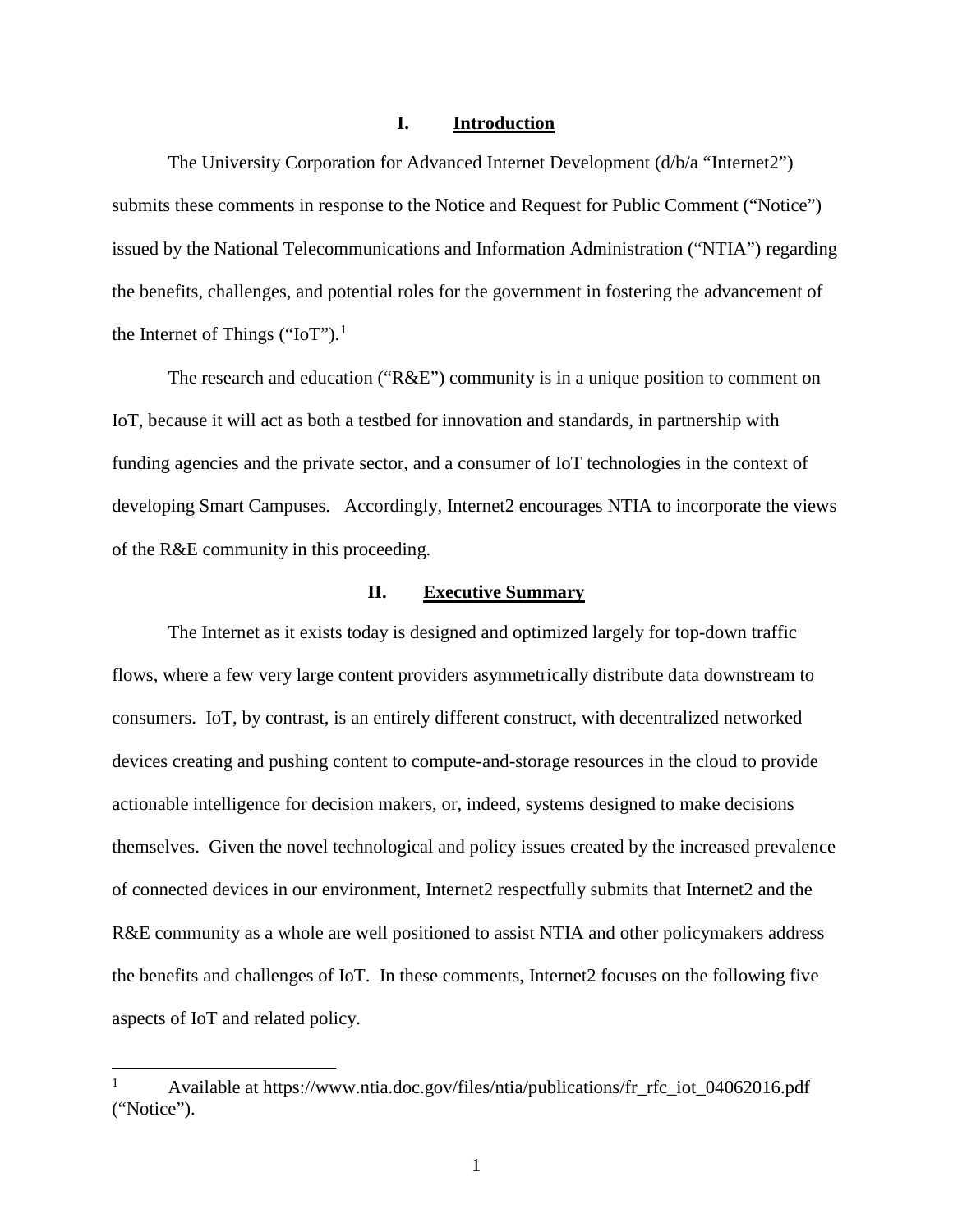First, policymakers should define IoT in terms of the continued diffusion and integration of information technology into interconnected systems. We cannot lose sight that the "things" in IoT are part of larger systems that need to be viewed holistically in order to truly assess the benefits and challenges presented by the growth of connected devices.

Second, the growth of IoT will require targeted and forward-looking approaches to U.S. broadband policies that promote the deployment of high-capacity networks optimized for symmetrical traffic demand and support the increased availability of spectrum.

Third, to truly unlock the potential of IoT, disparate devices and systems will need to communicate with each other. Policymakers therefore should encourage open standards and the adoption of IPv6 to assign IP addresses.

Fourth, policymakers should look to the current research activities being conducted within the R&E community, including Internet2's own IoT Working Group, to help them learn more about IoT developments.

Finally, given that the increased deployment of connected devices and more intelligent systems will bring about many challenges for both individuals and businesses, Internet2 recommends that stakeholders should address Trust, Identity, Privacy, Protection, Safety, and Security ("TIPPSS") during the development of any IoT application.

#### **III. Background**

### **A. Internet2**

Internet2 is a member-owned, not-for-profit corporation founded in 1996 by the nation's leading higher education institutions. Today, Internet2 has grown to more than 503 members, including at least 317 research universities, government agencies and laboratories, private companies, and regional networks that provide advanced networking to a wide range of universities, government agencies, and community anchor institutions ("CAIs"). Through its

2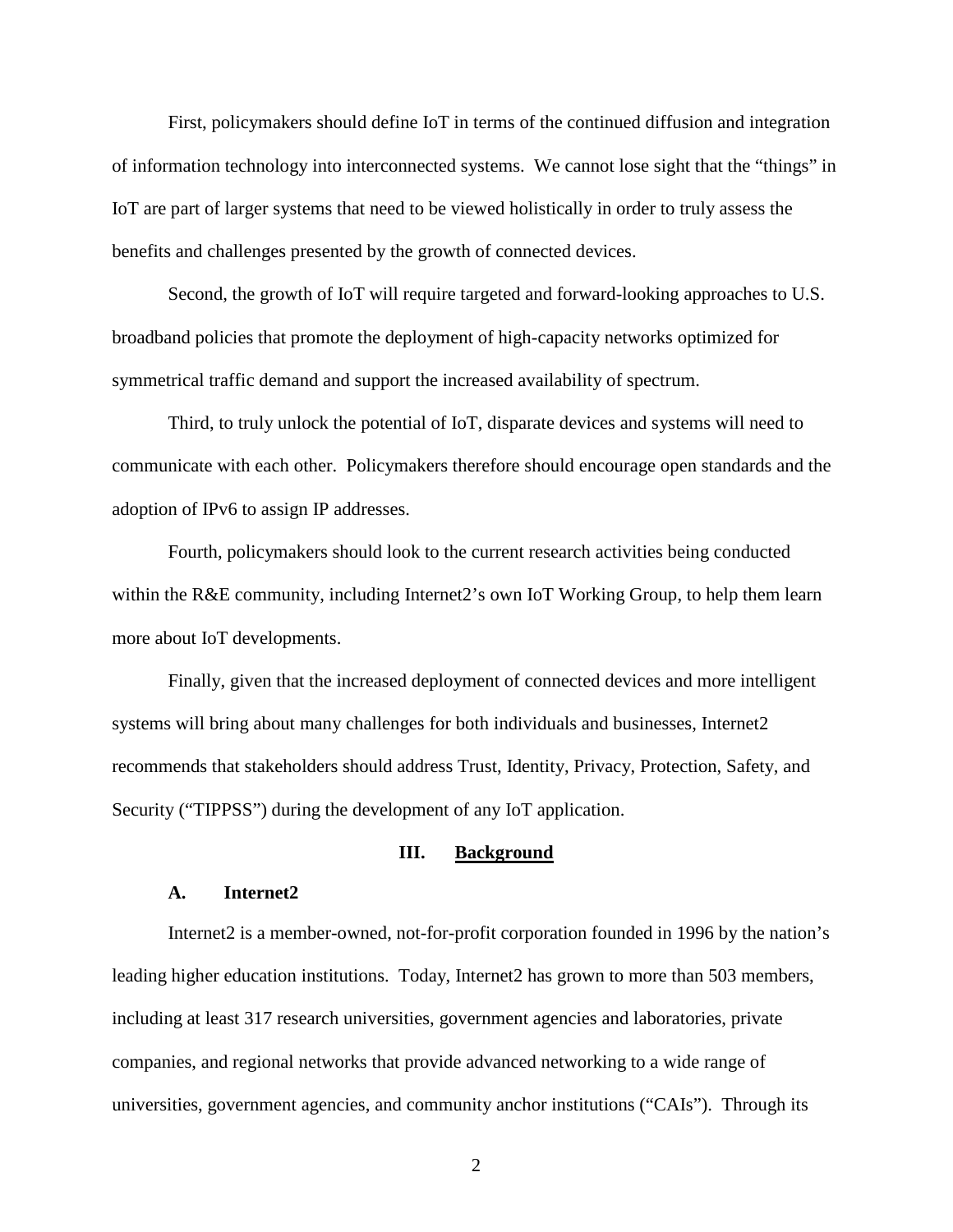position as the country's premier national research and education network ("NREN"), Internet2 promotes the next-generation R&E missions of its members by providing pioneering network capabilities and unique opportunities for cross-collaboration to develop innovative solutions to common technology challenges, including through its IoT Working Group.

Internet2 has tremendous experience installing and managing next-generation broadband infrastructure, including having completed a \$62.5 million Broadband Technology Opportunities Program ("BTOP") project. This project, funded by NTIA, helped to fulfill the recommendation of the National Broadband Plan that government agencies work with the R&E community to facilitate a "'Unified Community Anchor Network,' that would support and assist anchor institutions in obtaining and utilizing broadband connectivity."[2](#page-4-0) Today, with this infrastructure in place, Internet2 serves as the backbone for state and regional networks that interconnect more than 9[3](#page-4-1),000 CAIs throughout the country.<sup>3</sup>

Internet2 owns and operates a premier advanced national network infrastructure and identity management framework that serves a variety of constituencies within the R&E community. Using the latest generation of optical transport equipment, the Internet2 Network supports native 100 Gigabit services with near-term potential of offering 200 and 400 Gigabit services. Additionally, the Internet2 Network has advanced Layer 2 services built on software defined networking ("SDN"), which allows users to optimize the network for their specific application needs.<sup>[4](#page-4-2)</sup> Internet2's current 8.8 Terabit capacity national network positions the

<span id="page-4-0"></span> <sup>2</sup> *Connecting America: The National Broadband Plan* at 154 (Rel. Mar. 16, 2010) ("NBP") available at [http://www.broadband.gov/plan.](http://www.broadband.gov/plan)

<span id="page-4-1"></span>Internet2's U.S. Unified Community Anchor Network program ("U.S. UCAN"), the outgrowth of its BTOP award, focuses on extending R&E network resources to all CAIs, thereby expanding access to, and ultimately adoption of, next-generation broadband.

<span id="page-4-2"></span>Internet2 has deployed the world's first SDN-based 100G network to reopen innovation in networking and ensure continued global leadership in the development of next-generation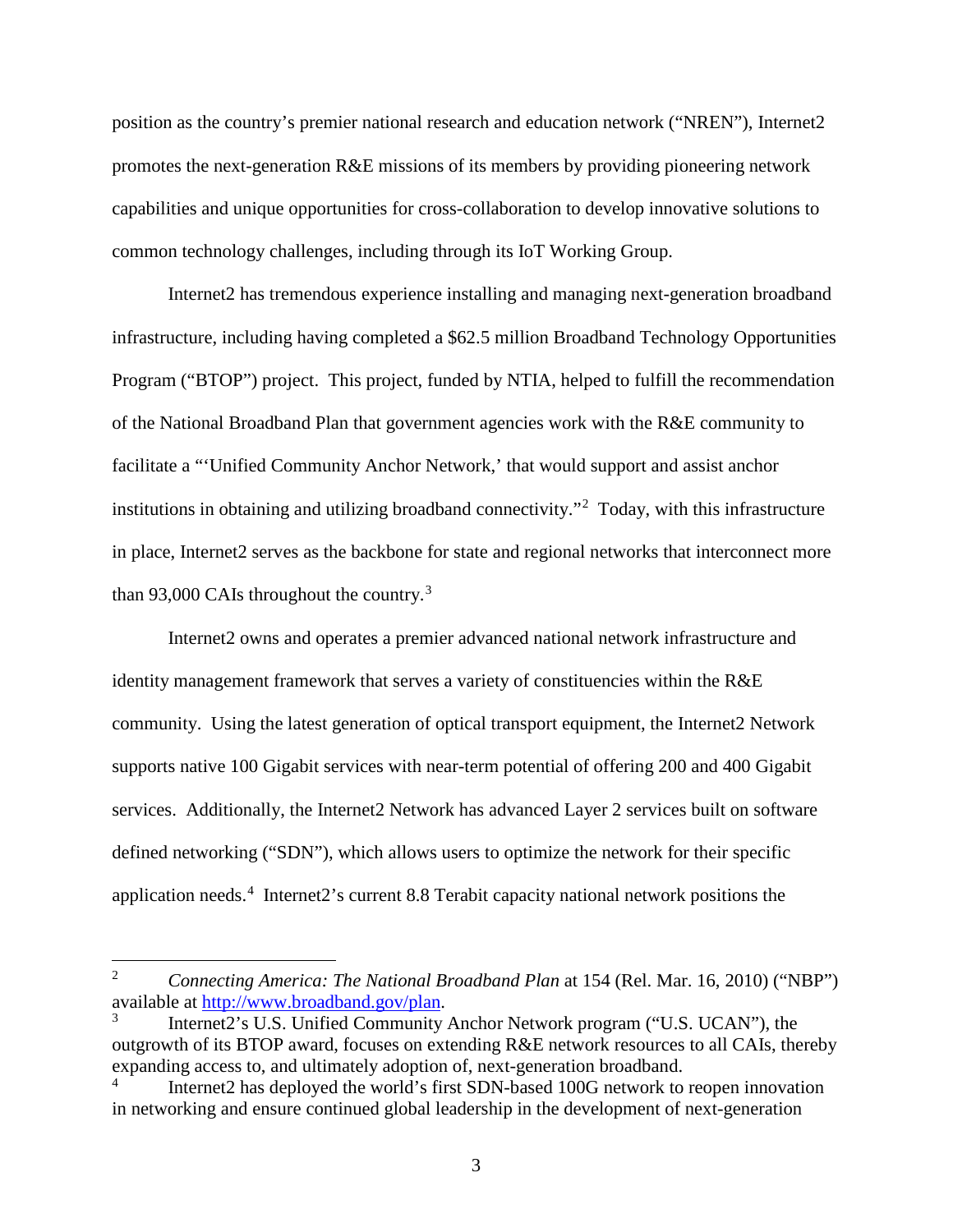Internet2 Network as one of the most advanced networks in the world. Internet2 has built its business models to encourage advanced applications to use bandwidth, eliminating per-unit billing systems in favor of investing in capacity in advance of demand. Internet2 also helps the R&E community select, develop, and deliver its own cloud and trust solutions through the Internet2 NET+ program with commercial cloud service providers, maximizing the benefits of collaborative cloud environments and scale for academic institutions.

Internet2's collaboration is extended not only by deep relationships with dozens of state and regional networks in the U.S. but also mission-driven networks in leading science agencies, such as the Department of Energy's Energy Sciences Network ("ESnet") and the National Oceanic and Atmospheric Administration's science network, N-Wave. Internet2 also collaborates with federal agencies by providing network and membership services to the Department of Agriculture, National Institute of Standards and Technology ("NIST"), Centers for Disease Control and Prevention, National Institutes of Health, the National Park Service, and other federal agencies.

In addition, Internet2 has played an integral role in the shift toward global R&E collaboration, which has necessitated a fundamental change in how scientists and network providers interact.<sup>[5](#page-5-0)</sup> The global information-age economy was born from the substantial investments in R&E here in the U.S., and Internet2 continues to play an active role in expanding

 $\overline{a}$ 

network technologies. This investment supports programs like the National Science Foundation Global Environment for Networking Innovations ("GENI") project and also provides a nationwide cyber-instrument to support scientists with data-intensive networking needs in the campus environment.

<span id="page-5-0"></span><sup>5</sup> As one example relevant to IoT developments, the Large Hadron Collider ("LHC") creates massive amounts of raw detector data that must be moved, stored, and processed in accordance with a highly distributed computing model. Internet2 worked with ESnet and US LHCNet, which provides transatlantic network connectivity from the LHC facility, to deploy networks with the bandwidth and capabilities to reliably transport multiple streams of 10 Gigabits of data per second.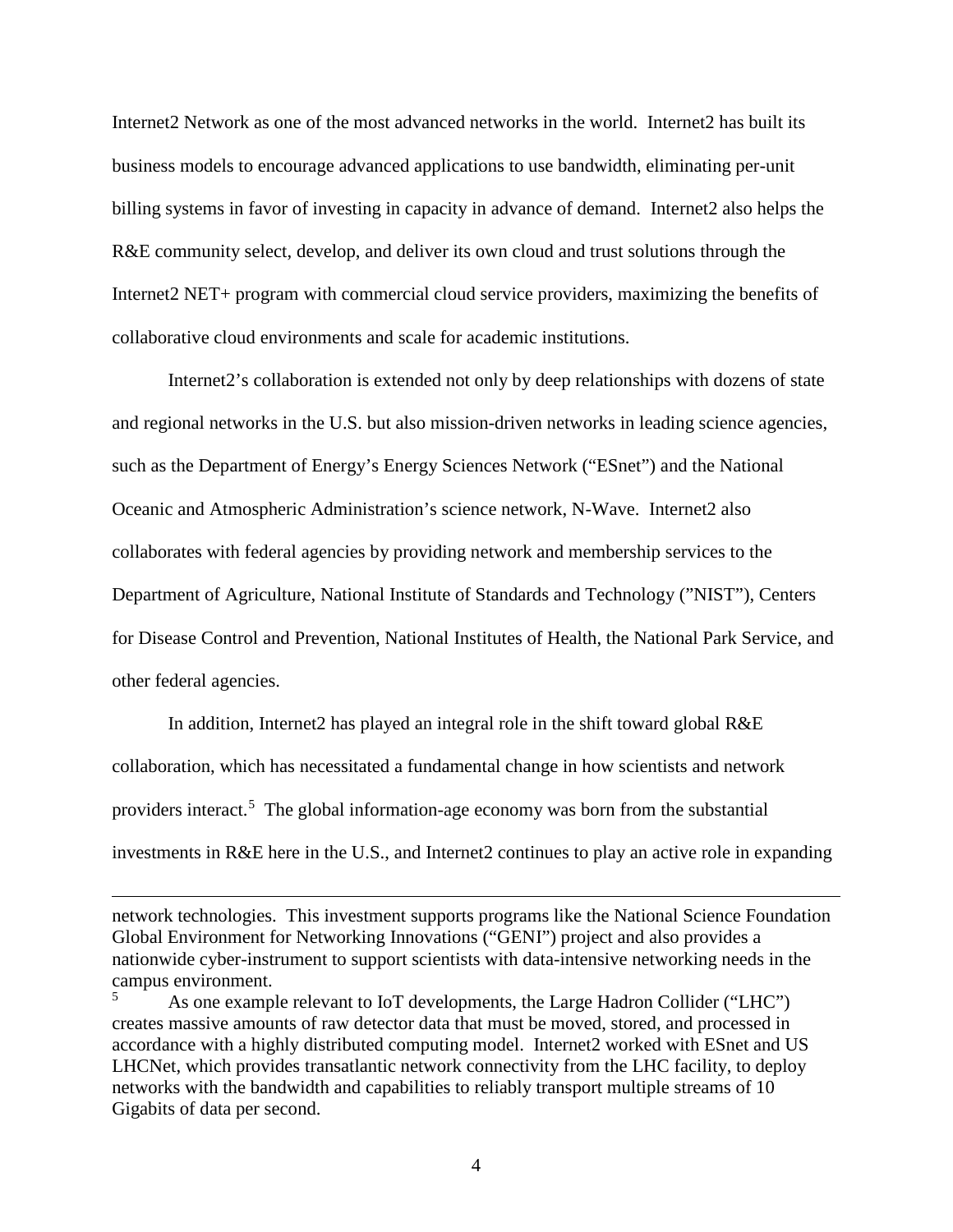the reach of its R&E members on a global scale. In fact, Internet2 has relationships with more than 65 foreign regional networks. These relationships include peering agreements to exchange traffic, with the goal of advancing science, networking, and cooperation between the foreign regional networks and user communities they serve.

#### **B. The R&E Community and IoT**

As with many new technological breakthroughs, IoT's roots can be traced back to the R&E community. In 1999, computer scientists from the Massachusetts Institute of Technology and six other research universities were working in the field of networked radio frequency identification ("RFID") and emerging sensor technologies.<sup>[6](#page-6-0)</sup> Since this time, when the R&E community first connected devices to a network for a particular application, IoT has witnessed exponential growth, with billions of connected devices today across an ever-increasing diversity of applications, networks, and devices.

As IoT expands, so does our interaction with systems that can silently collect, process, create, and act on information that we generate, individually and collectively, as we conduct our lives. IoT represents a computing system where the data *is* our environment, including the people who live in it. This requires new approaches that span everything from security to privacy.

As indicated in the Notice, the number of networked devices was estimated to be about 25 billion last year, and it is predicted that the number of connected devices will grow to 200 billion by  $2020$ .<sup>[7](#page-6-1)</sup> The incredible amount of devices that will be connected to the Internet will create massive demands on broadband networks. Because the Internet2 Network, along with the networks of its state and regional networking partners, already is catering to the demands of the

<span id="page-6-0"></span><sup>&</sup>lt;sup>6</sup> *See* http://postscapes.com/internet-of-things-history.

<span id="page-6-1"></span><sup>7</sup> *See* Notice n.2.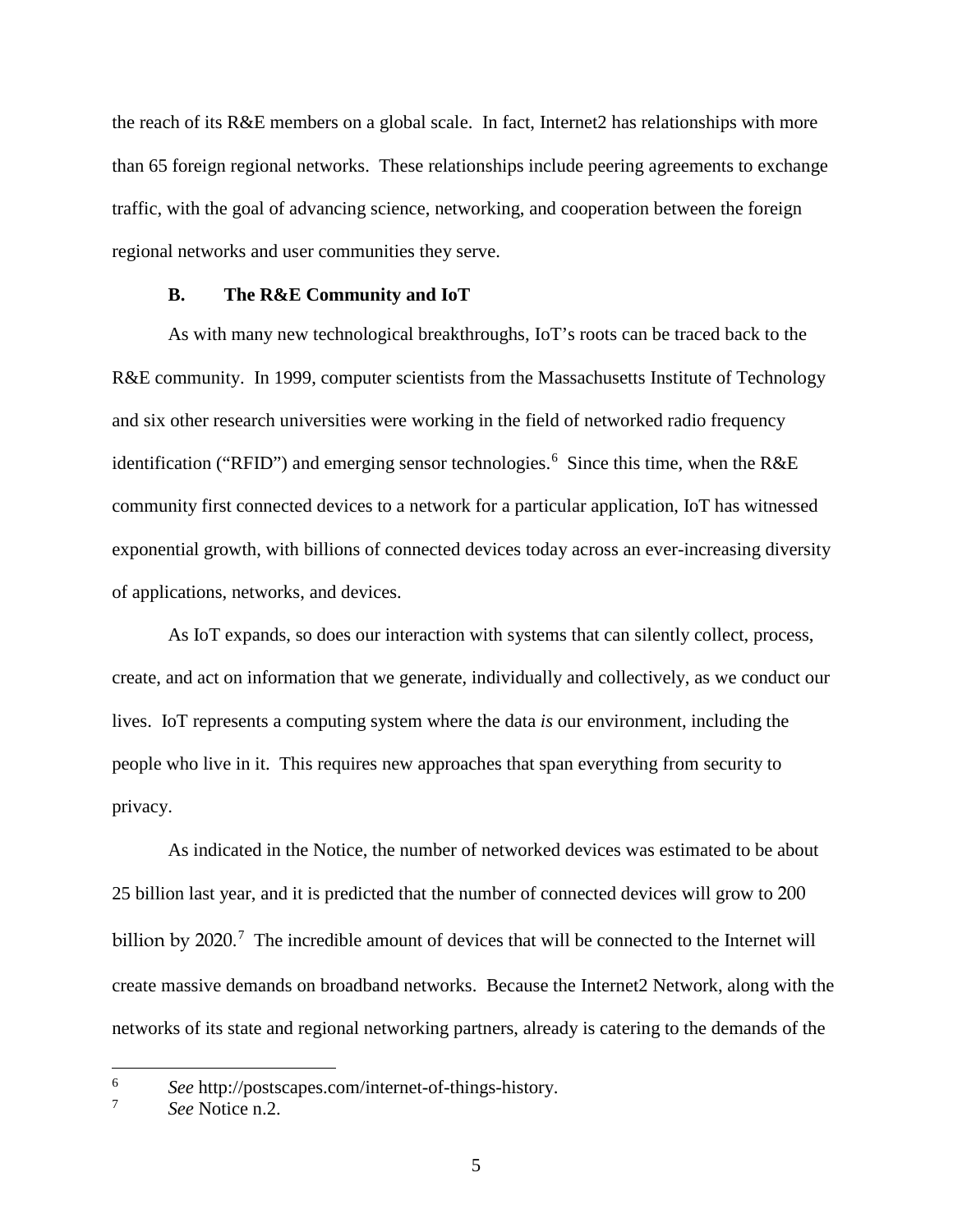most intensive data users from both a quantitative and qualitative perspective, Internet2 is uniquely capable of meeting the forecasted network demands of IoT applications.

The growth of IoT will challenge us technologically because it will upend the current network traffic paradigm. Today's Internet is optimized to distribute data from a few content providers to a large number of consumers. This means that the Internet is architected and engineered to accommodate mostly downstream data flows, and is further optimized to deliver the same content (e.g., a particular Netflix movie) to a large number of users.

By contrast, IoT, consisting of more and more data coming from more and more things, will turn the status quo on its head by requiring a network architecture optimized for many widely distributed content providers (i.e., sensors) sending their raw data to compute-and-storage resources for aggregation, knowledge creation, and action. Moreover, network resiliency and availability (i.e., network uptime) will become increasingly important as more and more everyday devices become connected to the Internet and rely on it to function. For example, if a home security system or even a hallway light switch cannot function without broadband and cloud processing, it is imperative to implement network engineering and management policies that encourage providers to increase network uptime standards.

IoT thus will require a network that has abundant symmetrical capacity, is not designed for predetermined traffic patterns, and is always on. The Internet2 Network is an example of just such a network on a national backbone scale, providing an incredibly high-capacity, symmetrical design to support the unpredictable patterns that the new and innovative applications generated by IoT will require.

6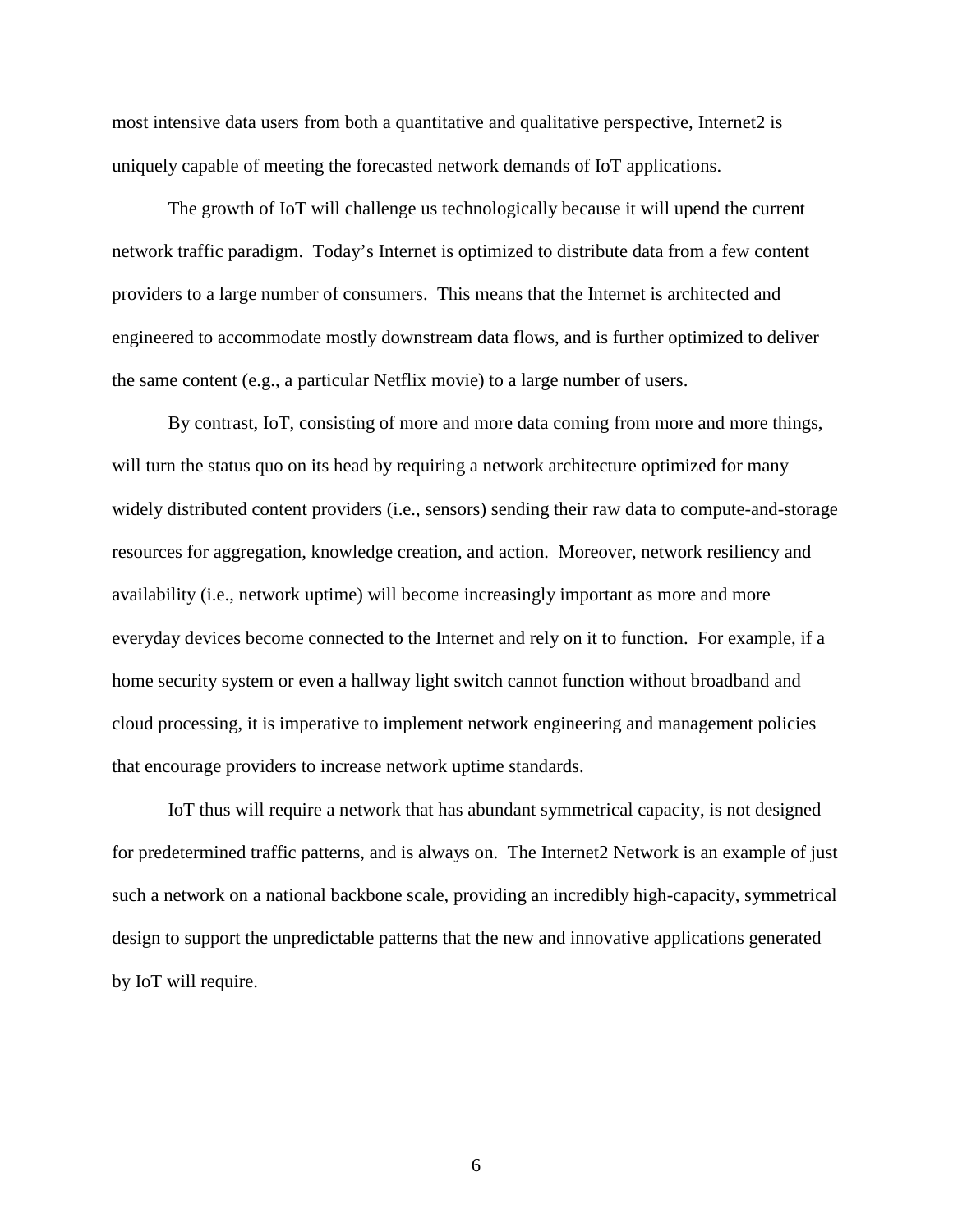### **IV. Discussion**

# **A. Policymakers Should Define IoT In Terms Of The Diffusion Of Information Technology**

IoT represents the further diffusion and integration of network-connected information technology ("IT") into our environment.<sup>[8](#page-8-0)</sup> It is an emerging awareness that our physical surroundings increasingly are becoming part of interconnected systems. These systems may be composed of cloud-based intelligence, network connectivity, and devices embedded in our environment. This continuous digitization of our environment raises a host of ethical, privacy, and transparency challenges in terms of how individuals choose to interact with the connected devices surrounding them, including artificially intelligent devices. The "thing" in IoT is one element to classify, but these "things" are part of larger "systems" that require classification and definition in order to inform policies that nurture the development of IoT technologies holistically.

Indeed, to the extent that IT improves the human condition and protects and sustains our environment, IoT almost certainly will play a determining role in the years ahead. We no longer will imagine the application of technology without including some component of network connectivity. IoT is the modern equivalent of the 20th century's electrification. In fact, IoT has been projected to create up to \$11 trillion a year in economic value by 2025, through smart cities, homes, healthcare, manufacturing, vehicles, agriculture, supply chains, retail, and offices.<sup>[9](#page-8-1)</sup> These initiatives all will create new economic opportunities for devices, services, and process improvements that will transcend traditional regulatory silos.

<span id="page-8-0"></span> <sup>8</sup> In this section, Internet2 responds primarily to Questions 1.b, 1.c, and 2 contained in the Notice.

<span id="page-8-1"></span>See [http://www.mckinsey.com/mgi/overview/in-the-news/by-2025-internet-of-things](http://www.mckinsey.com/mgi/overview/in-the-news/by-2025-internet-of-things-applications-could-have-11-trillion-impact)[applications-could-have-11-trillion-impact.](http://www.mckinsey.com/mgi/overview/in-the-news/by-2025-internet-of-things-applications-could-have-11-trillion-impact)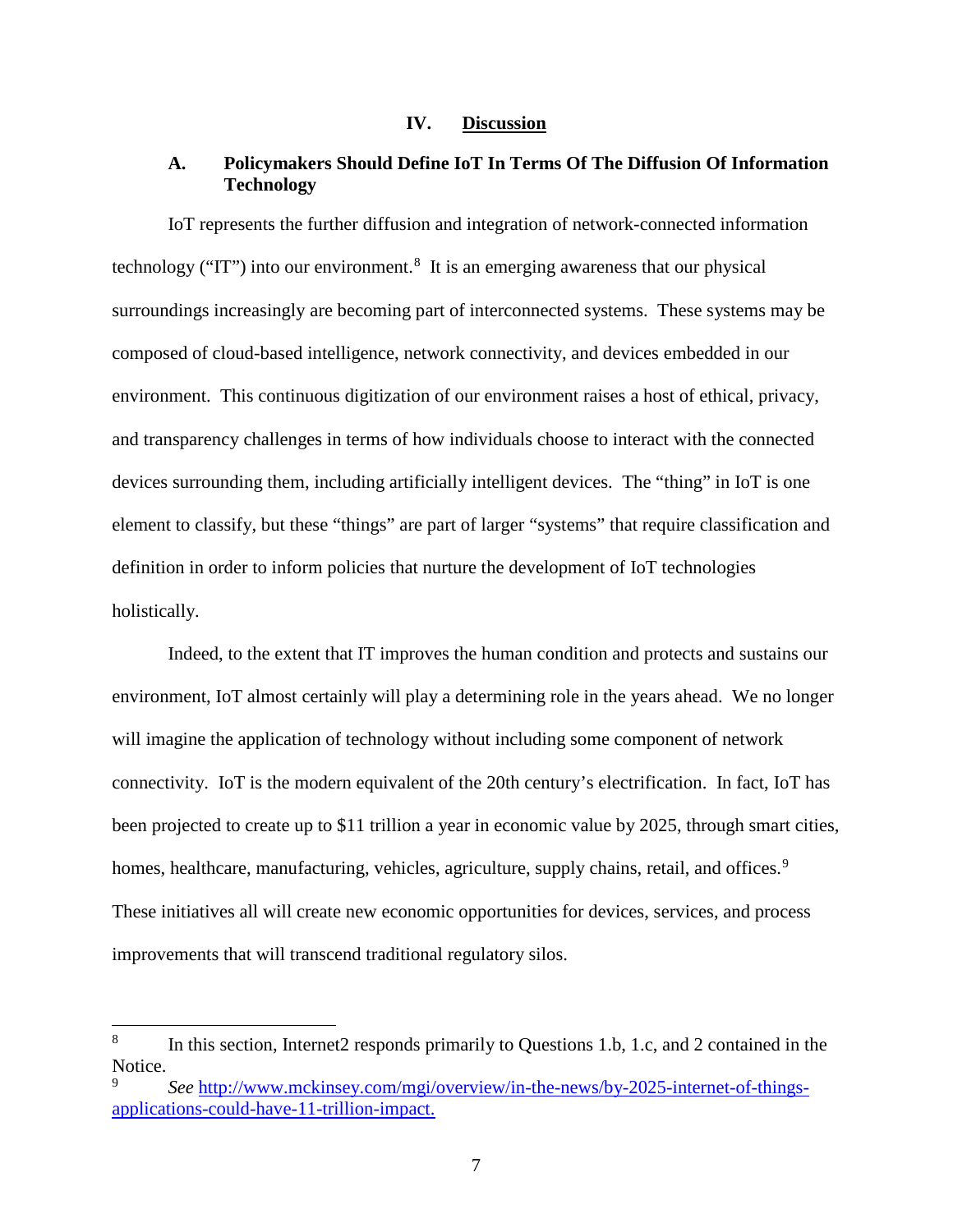As one example, consider the implications of a cloud-connected system that controls lighting within a building hallway. The motion sensors and the computer-controlled light switches could be classified as part of IoT. But every component, from the cloud to the sensors and light switches, is required for the system to function. The system provides both the value (lower electric bills) and the risks (privacy and increased security requirements). IoT and the systems and processes that it works through therefore require a holistic approach to the IoT landscape, related architectures, and policies, including meaningful approaches to security and safety, that will require coordination among multiple agencies and stakeholders.

While existing policies remain germane, they may not adequately address an IoT-enabled environment. IoT records our movements in the park, diagnoses our physical and mental ailments, and predicts our daily routines and habits by sharing data over the Internet in a manner that has no parallel. Future policies will need to meet the challenges that IoT presents at the intersection of privacy, safety, evolving culture, and the transformative benefits it can bring. The revolutionary changes that IoT will bring in terms of distributed connectedness across industries will require a new strategic approach.

#### **B. Broadband Abundance And Spectrum Management Will Help To Address The Technology Challenges And Opportunities That IoT Presents**

IoT encompasses an ever-growing cycle of innovation enabled by a wide range of technologies and applications.<sup>10</sup> At its core, however, IoT is supported by evolving and expanding wireless and wired communications networks and broadband infrastructures that are used to manage and transport data between devices in a diffuse environment. The anticipated traffic flows resulting from the growth of connected devices will differ dramatically from how the Internet currently is architected, and new policies will need to be developed to optimize

<span id="page-9-0"></span><sup>&</sup>lt;sup>10</sup> In this section, Internet2 responds primarily to Questions 1.a and 8 contained in the Notice.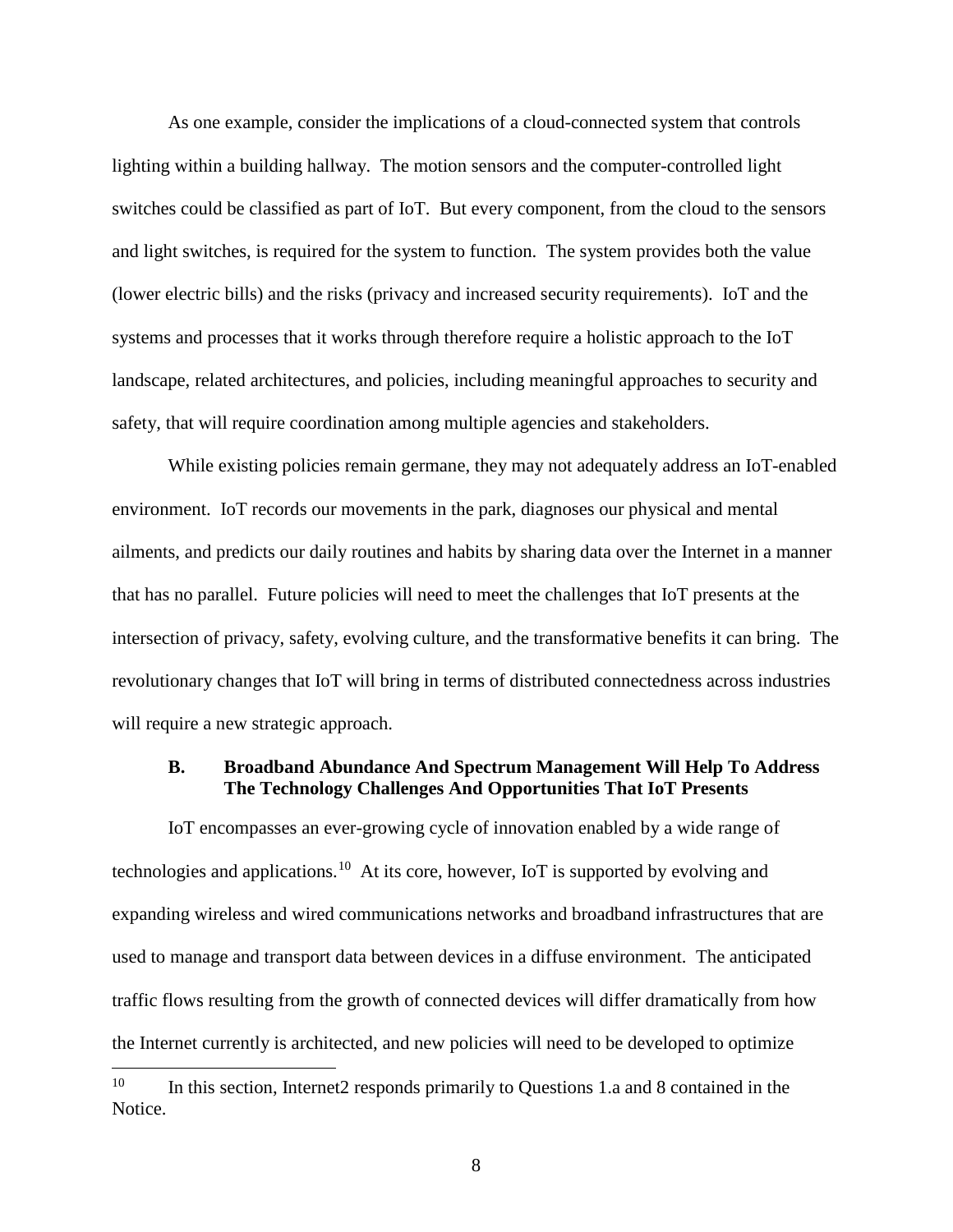network resiliency and availability to meet this new paradigm. Given the exponential growth of connected devices and the corresponding exponential growth in symmetrical broadband usage resulting from IoT devices, the deployment of future-proof broadband in advance of demand and spectrum management now are more critical than ever.

As Federal Communications Commission Chairman Wheeler recently stated, "a wireless network is mostly wired."[11](#page-10-0) As the operator of one of the world's most advanced broadband networks, Internet2 knows that rapid advancements in both networking technologies and the applications that run over those networks quickly can and do make what would appear to be a high-capacity broadband connection today less than adequate in the near future.

Indeed, Internet usage has a consistent pattern of doubling traffic approximately every one to two years. Policymakers therefore must support broadband abundance policies and technologies that cost-effectively expand to enable growing demand and ensure that broadband capacity does not become the bottleneck of IoT evolution and growth.



The users of R&E networks, like the one operated by Internet2 and its state and regional networking partners, are some of the most demanding Internet users in the country, such as

<span id="page-10-0"></span> <sup>11</sup> *See* [http://transition.fcc.gov/Daily\\_Releases/Daily\\_Business/2016/db0502/FCC-16-](http://transition.fcc.gov/Daily_Releases/Daily_Business/2016/db0502/FCC-16-54A2.pdf) [54A2.pdf.](http://transition.fcc.gov/Daily_Releases/Daily_Business/2016/db0502/FCC-16-54A2.pdf)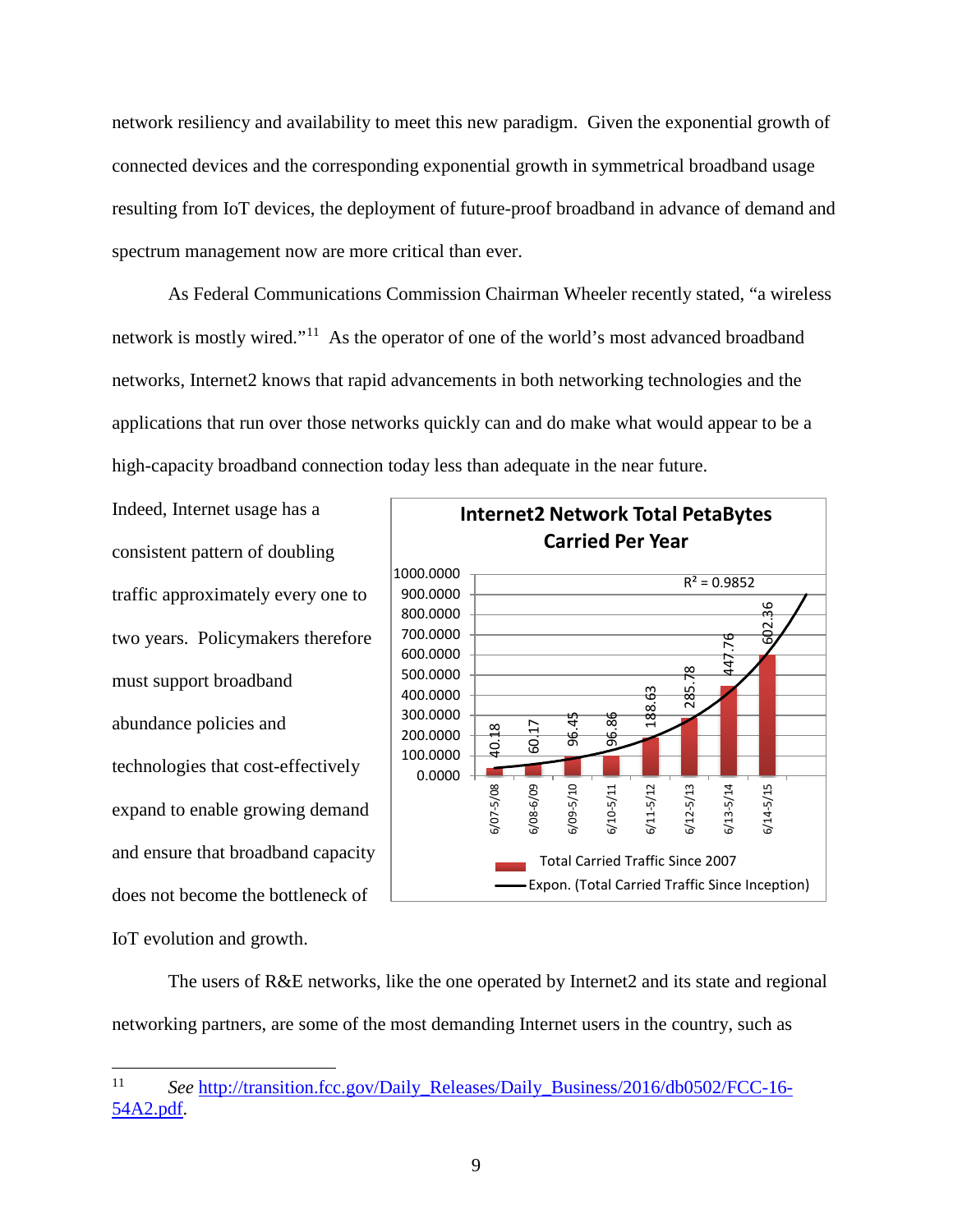scientists, academics, and researchers in some of the nation's leading institutions. They have expectations that they can symmetrically move massive amounts of data on demand, that the network will deliver a predictable throughput at all times they offer a workload to the network, and that their network service providers will continuously expand the network to stay slightly ahead of the demand they are likely to generate. The R&E community has had tremendous success operating networks that not only meet those needs today but also serve as the necessary testing grounds for the applications of tomorrow.<sup>[12](#page-11-0)</sup> Internet2 and its state and regional networking partners therefore have a wealth of experience developing best practices that NTIA and other policymakers can leverage to facilitate the deployment of high-capacity broadband that will be future proof and capable of facing the unique challenges posed by IoT broadband infrastructure requirements.

In addition, IoT relies on all forms of wireless communication, including unlicensed Wi-Fi, licensed cellular/mobile, free space wireless, infrared, and ultrasonic communication. Given the physical constraints of spectrum, especially spectrum with desirable propagation traits, the success of IoT's ability to improve the human condition also depends on effective spectrum management. Coordinated availability of reliable spectrum is IoT's oxygen. Further, while the future applications of IoT are emerging, it is likely that many will present demands for ubiquitous high throughput and mobile connectivity in a variety of environments. Spectrum availability therefore will be a key requirement due to the distributed compute, storage, cloud, and collaboration resources required by IoT applications.

<span id="page-11-0"></span> $12$  Internet2, through its U.S. UCAN program, has partnered with nonprofit organization US Ignite on its Sustainable Ecosystem of Smart Applications project. Internet2 will support the deployment and adoption of gigabit applications among CAIs in at least 15 cities, thus creating an "application test bed" community of CAIs.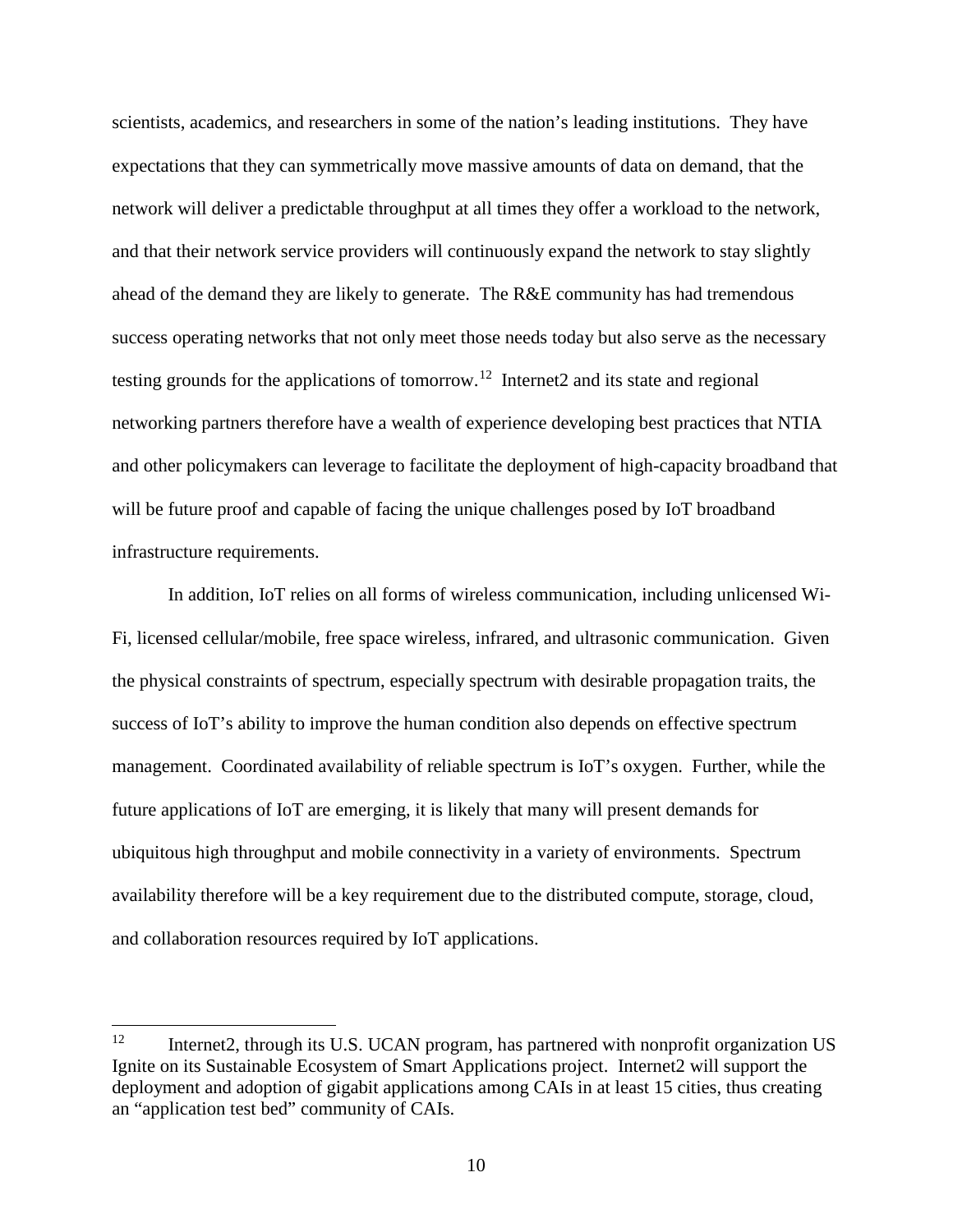# **C. Open Standards And Collaboration Are Critical To The Success Of IoT Development**

IoT as we know it today is made up of a loose collection of disparate, purpose-built networks and connected devices.<sup>[13](#page-12-0)</sup> To truly unlock the potential of IoT, it will be necessary for disparate IoT systems to communicate with one another. Open standards therefore are critical in combining a wide range of data sets across myriad environments and applications. Conversely, the advances of IoT could be impeded unnecessarily by proprietary data standards. NTIA and other agencies therefore should promote open standards consistent with these comments, particularly regarding the universal deployment of IPv6.

IPv6 is the most recent version of the protocol that is used to assign IP addresses, which are the unique numbers assigned to connected devices. Today's Internet, however, primarily relies on an outdated version of the Internet Protocol (IP), known as IP version 4 (IPv4), which assigns 32-bit addresses. This means that IPv4 has the capacity to assign approximately 4.3 billion unique IP addresses (or 2 the 32nd power). In other words, due to the rapid increase in the number of interconnected devices that use IP addresses, we already have exhausted the limitations of IPv4, which ran out of addresses more than five years ago. The continued use of IPv4 therefore severely restricts the number of devices that can be connected to the Internet.

The solution to this problem lies with IPv6, which assigns 128-bit addresses and thus has the capacity to assign 340 trillion trillion trillion addresses (or 2 to the 128th power). This means that for the foreseeable future, there is now an effectively limitless quantity of unique IP addresses available to identify new devices. This is particularly important in the context of IoT deployment because every device that connects to the Internet can have its own unique, persistent identifier without the need for local networks to share IP addresses, which would

<span id="page-12-0"></span><sup>&</sup>lt;sup>13</sup> In this section, Internet2 responds primarily to Question 6 contained in the Notice.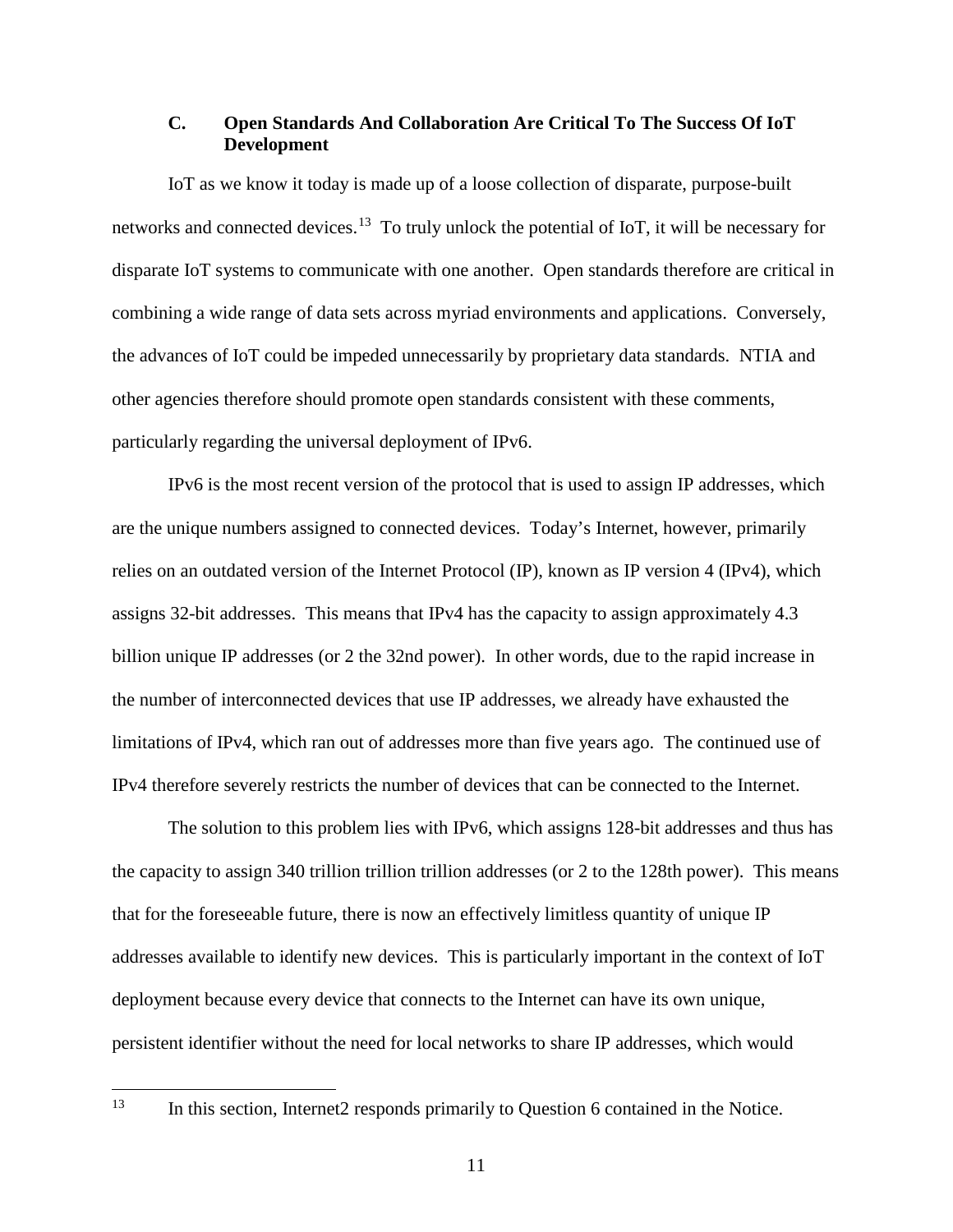otherwise decrease the usefulness of IoT-driven data innovation. Indeed, IoT systems will capture, analyze, and act on data at an unprecedented scale, and components of these systems will require very high-speed networks, as well as advanced network services such as network segmentation, IPv6, and deterministic latency.

Networks that serve the global R&E community have deployed IPv6 pervasively for the last 20 years. In fact, the Internet2 Network and the networks of its state and regional networking partners connected to university campuses and national lab facilities represent the single largest contiguous deployment of IPv6. The R&E community is thus an ideal nationalscale testbed for these advanced services where the challenge of ensuring that IoT technologies and systems can communicate well across a standard open architecture can be addressed.

Further, there are multiple standards efforts being conducted by entities such as the Internet Engineering Task Force ("IETF"), Industrial Internet Consortium ("IIC"), and NIST. These efforts need to be correlated to ensure safe, secure, low latency communications to support IoT systems, applications, and services. Internet2 respectfully submits that NTIA and other policymakers should therefore look to the R&E community to facilitate the coalescence around open standards that can work for all IoT stakeholders.

## **D. Policymakers Should Consider Current Research Initiatives Being Conducted Within The R&E Community**

NTIA seeks information on any current or recent initiatives "that have examined or made important strides in understanding the IoT policy landscape."<sup>14</sup> Internet2 submits that the following initiatives may be of interest to NTIA in this regard:

• The Institute of Electrical and Electronics Engineers ("IEEE") has held a series of "Experts in Technology And Policy" forums, which have identified several policy issues and

<span id="page-13-0"></span><sup>&</sup>lt;sup>14</sup> Notice, Question 5.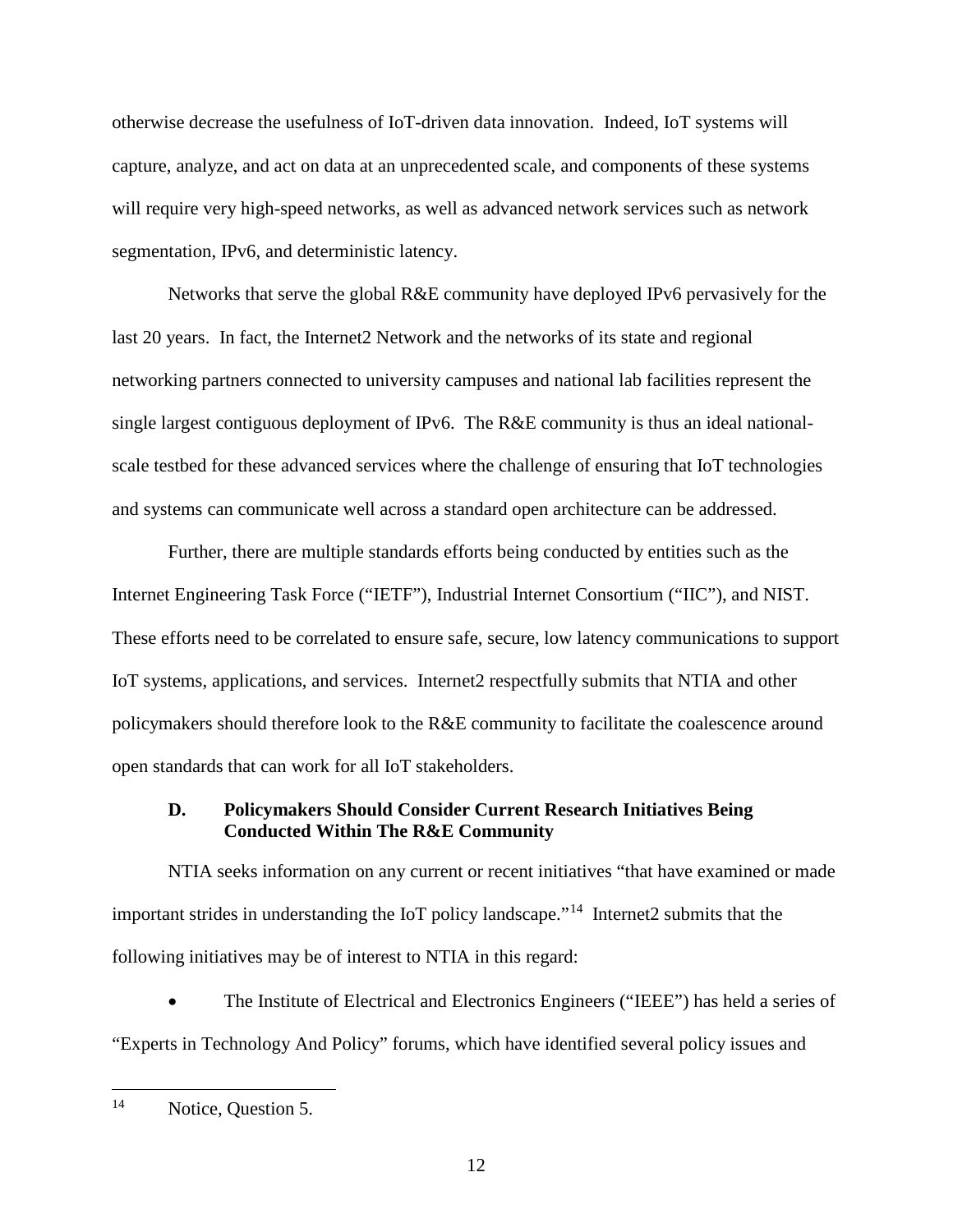related technology implications regarding the Internet and IoT. Internet2, IEEE, and the National Science Foundation ("NSF") also co-sponsored a workshop on End-to-End Trust and Security for IoT at which the participants developed a set of technological implications and recommendations.

• The Internet2 IoT Working Group has brought together leading IoT experts from the R&E community to work through a number of emerging issues, including using network segmentation to ensure that IoT devices do not undermine overall network security, developing recommendations for a comprehensive End-to-End Trust and Security open architecture for IoT, determining the components of IT infrastructure for IoT enablement, and creating a sandbox environment for testing and piloting by university researchers.<sup>[15](#page-14-0)</sup>

Last year, Google selected Carnegie Mellon University to lead a multi-university IoT expedition project, which will include creating a new platform for IoT applications, in partnership with Stanford University and the University of Illinois. Carnegie Mellon also plans to evolve its campus into a living laboratory through the large-scale deployment of IoT technology.[16](#page-14-1)

• The University of Madison-Wisconsin has established an Internet of Things Lab for collaborations between the university and industry that foster the understanding, accelerated innovation and development, and successful deployment and adoption of IoT technologies and education.<sup>[17](#page-14-2)</sup>

<span id="page-14-0"></span> <sup>15</sup> [http://www.internet2.edu/communities-groups/advanced-networking-groups/internet](http://www.internet2.edu/communities-groups/advanced-networking-groups/internet-things-iot/)[things-iot/.](http://www.internet2.edu/communities-groups/advanced-networking-groups/internet-things-iot/)<br><sup>[16](http://www.internet2.edu/communities-groups/advanced-networking-groups/internet-things-iot/)</sup> https://campustechnology.com/articles/2015/07/13/carnegie-mellon-to-lead-internet-of-

<span id="page-14-1"></span>things-expedition.aspx.

<span id="page-14-2"></span>[http://www.iotlab.wisc.edu/default.aspx.](http://www.iotlab.wisc.edu/default.aspx)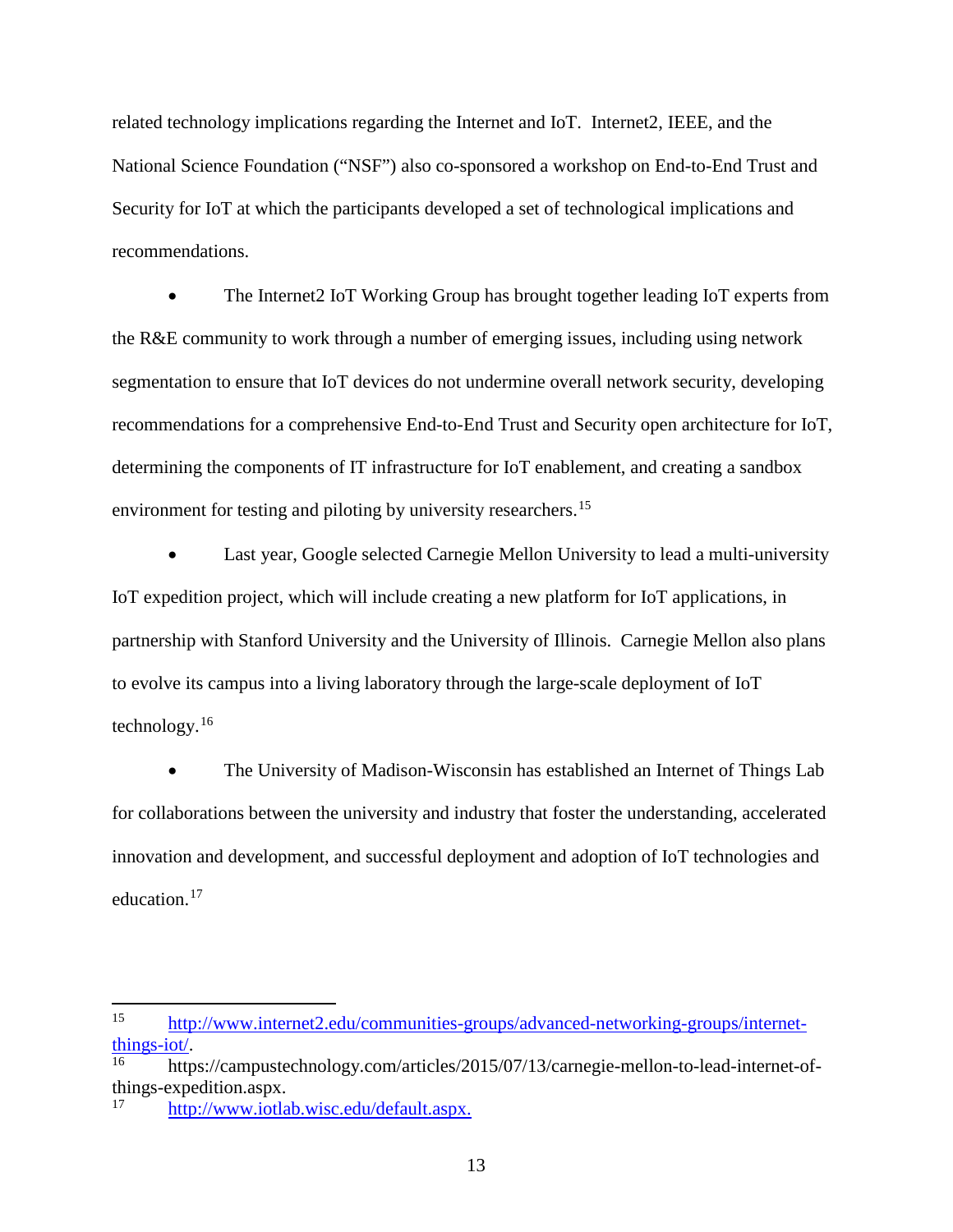## **E. Policymakers Should Look To Trust, Identity, Privacy, Protection, Safety, and Security To Minimize Disruptions On Existing Infrastructure**

IoT will profoundly change the nature of infrastructure, create new services, and increase our dependence on IT in general. The Internet already has combined with critical infrastructure, such as electrical generation and distribution, transportation, and first responder communications, to amplify its benefits and risks. The continued wave of integration will bring both additional benefits and risks to nearly every aspect of our global environment.<sup>[18](#page-15-0)</sup>

IoT also will both disrupt and enhance business models, with the user experience in mind. Current examples include Uber disintermediating the taxi and limousine industry and Airbnb disrupting the hotel/motel industry. Traditional business models will continue to adapt, disintermediate, or develop a hybrid approach to accommodate traditional user and new user experiences.

In order to adequately address this new environment, policymakers and stakeholders should consider Trust, Identity, Privacy, Protection, Safety, and Security ("TIPPSS"). All new applications, devices, and use cases for IoT should address these needs, and policies should evolve to contemplate them, especially, for instance, in the case of connected healthcare devices or connected vehicles. The successful diffusion of IT into the environment requires substantial breakthroughs in TIPPSS.

Specifically, the "Trust" of the device and user must be addressed, e.g., it is the user we think it is, the doctor we think should be accessing the connected medical device, or the sensor we think is checking the water supply. The "Identity" of the user needs to be authenticated to ensure that it is actually the credentialed individual we believe it is. The data and individual

<span id="page-15-0"></span><sup>&</sup>lt;sup>18</sup> IoT devices will require additional power for the digital elements added to physical devices. This will be available through batteries and connections to energy sources such as the electric grid and renewable energy sources.